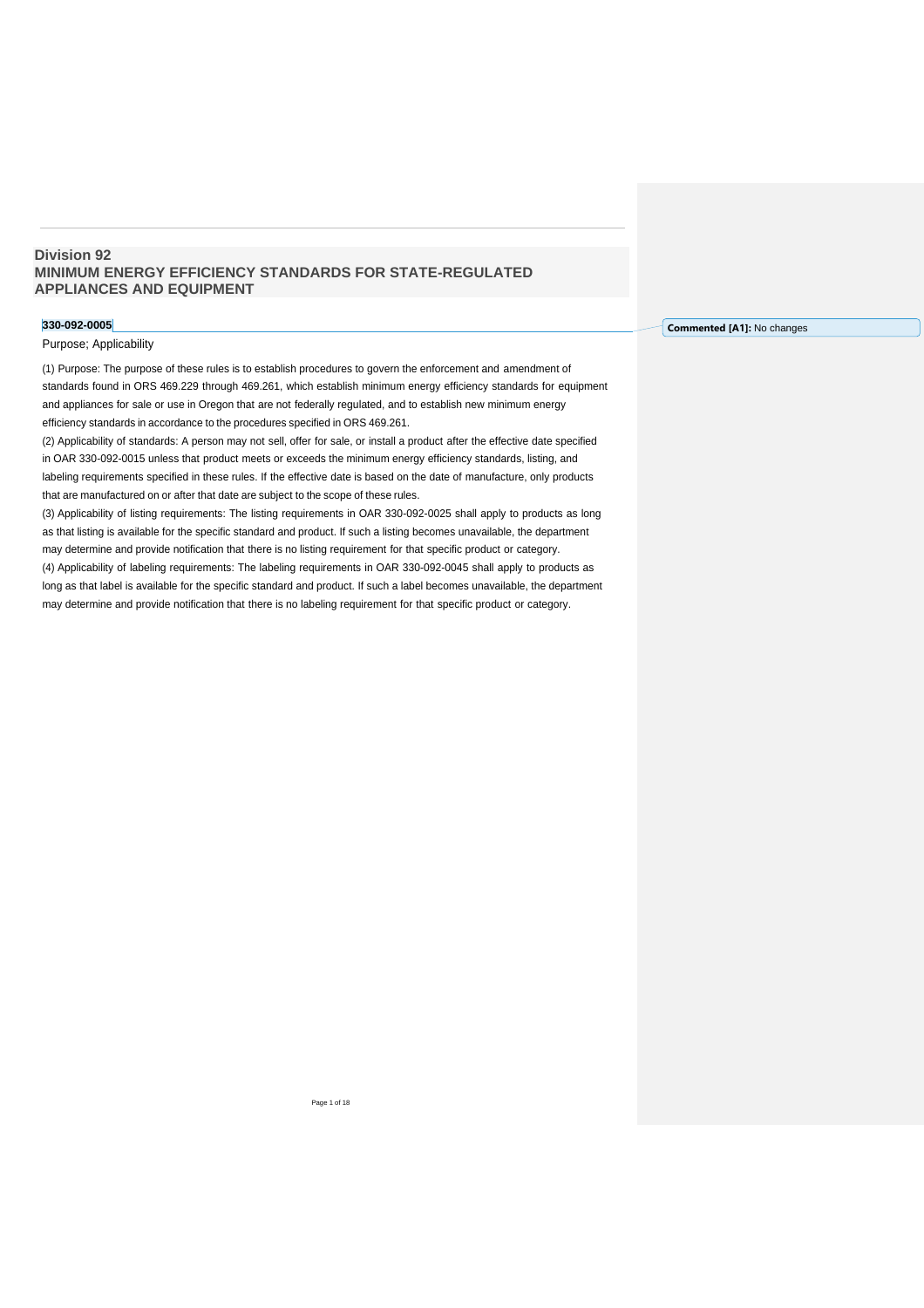## Definitions

As used in OAR 330-092-0010 through 330-092-0070:

(1) "Bottle-type water dispenser" or "water cooler" means a water dispenser that uses a bottle or reservoir as the source of potable water. This includes freestanding devices that consume energy to cool or heat potable water, including cold only units, hot and cold units, cook and cold units, storage-type units, and on-demand units.

(2) "California Rule" means Title 20, Division 2, Chapter 4, Article 4, California Code of Regulations, in effect on January 2019, revised September 2019.

(3) "Commercial dishwasher" means a machine designed to clean and sanitize plates, pots, pans, glasses, cups, bowls, utensils, and trays by applying sprays of detergent solution (with or without blasting media granules) and a sanitizing rinse.

(4) "Commercial fryer" means an appliance, including a cooking vessel, in which oil is placed to such a depth that the cooking food is essentially supported by displacement of the cooking fluid rather than by the bottom of the vessel. Heat is delivered to the cooking fluid by means of an immersed electric element of band-wrapped vessel (electric fryers) or by heat transfer from gas burners through either the walls of the fryer or through tubes passing through the cooking fluid (gas fryers).

(5) "Commercial steam cooker," also known as "compartment steamer," means a device with one or more food-steaming compartments in which the energy in the steam is transferred to the food by direct contact. Models may include countertop models, wall-mounted models, and floor models mounted on a stand, pedestal, or cabinet-style base.

(6) "Computers" and "computer monitors" have the meaning as used in California Rule.

(7) "Director" means the Director of the Oregon Department of Energy.

(8) "Department" means the Oregon Department of Energy.

(9) "Equipment" means a category of equipment or appliances regulated by ORS 469.229 to 469.261 and described in OAR 330-092-0015, below.

(10) "Electric storage water heater" means a consumer product that uses electricity as the energy source to heat domestic potable water, has a nameplate input rating of twelve kilowatts or less, contains nominally forty gallons but no more than one hundred twenty gallons of rated hot water storage volume, and supplies a maximum hot water delivery temperature less than one hundred eighty degrees Fahrenheit.

(11) "Faucet" and the following related terms have the meaning as used in California Rule:

(a) "Lavatory faucet"

(b) "Lavatory replacement aerator"

(c) "Kitchen faucet"

(d) "Kitchen replacement aerator"

(e) "Public lavatory faucet"

(f) "Flow rate"

(g) "Plumbing fitting"

(h) "Showerhead"

(i) "Water use"

(12) "High color rendering index (CRI) fluorescent lamp" means a fluorescent lamp with a color rendering index of eighty-seven or greater that is not a compact fluorescent lamp.

(13) "Multi-State Compliance System" or M-SCS means the multi-state database program located at www.appliancestandards.org to register and list compliant equipment. **Commented [A2]:** Remove definition of a database

that is no longer referenced in ODOE rules. Renumber remaining items.

Page 2 of 18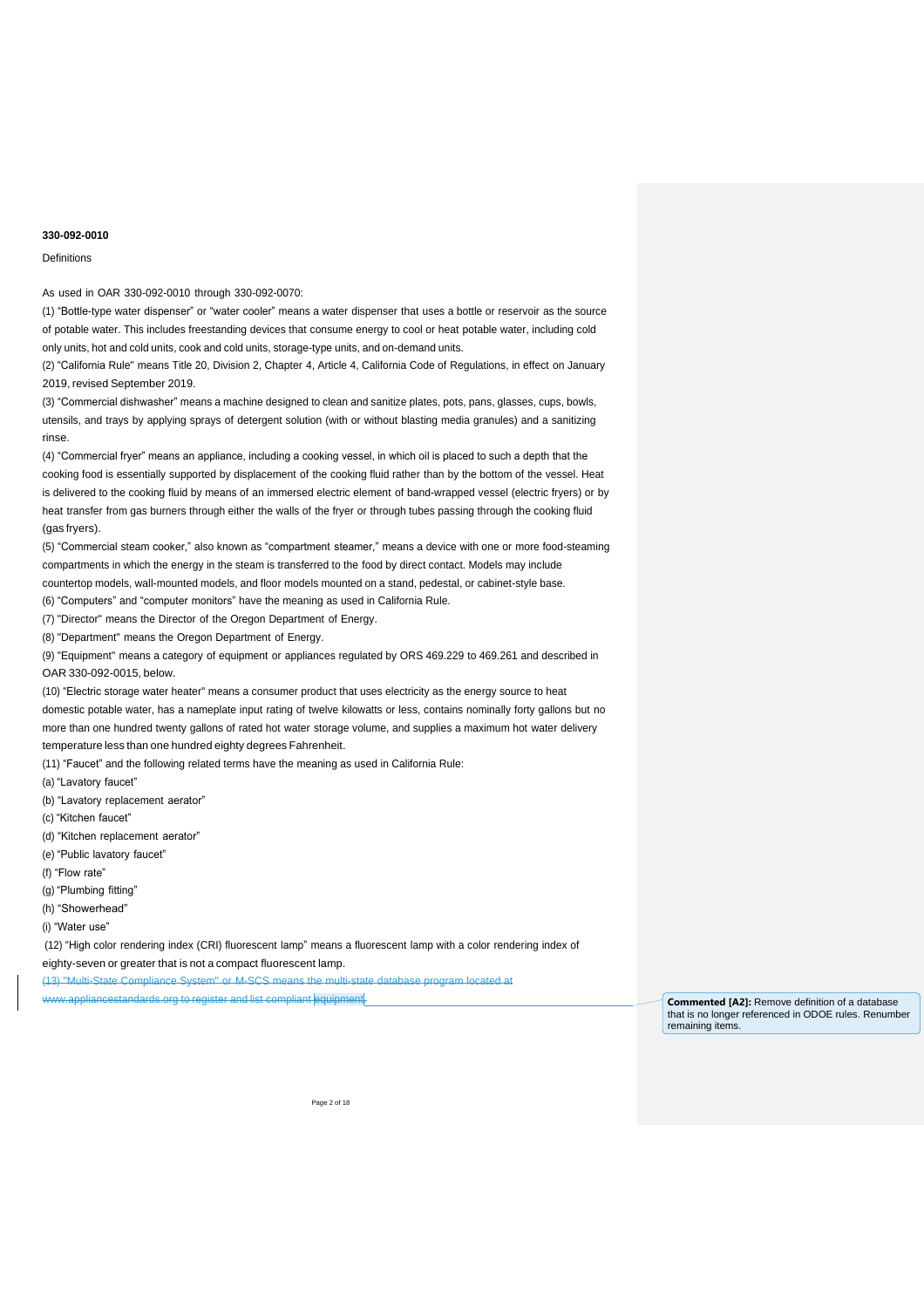- $(14)(13)$  "MAEDbS" means the modernized appliance efficiency database system established pursuant to section 1606(c) of the California Rule and maintained by the California energy commission.
- (15)(14) "Portable electric spa" means a factory-built electric spa or hot tub which may or may not include any combination of integral controls, water heating or water circulating equipment.
- $(16)(15)$  "Product" means a particular model number or series available from a particular manufacturer, as distinct from a category of equipment.
- (17)(16) "Residential ventilating fan" means a ceiling, wall-mounted, or remotely mounted in-line fan designed to be used in a bathroom or utility room, whose purpose is to move air from inside the building to the outdoors.

Page 3 of 18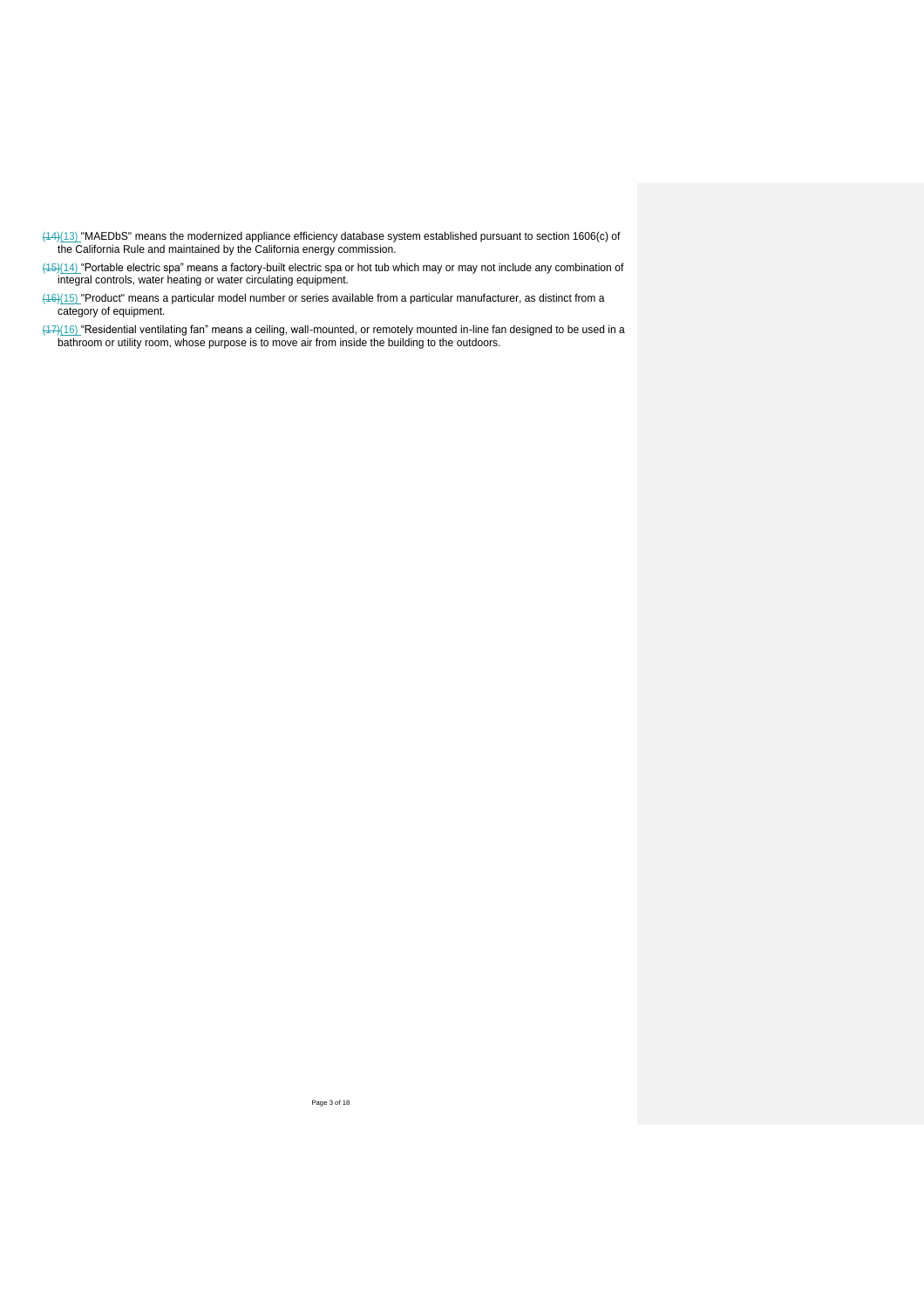Effective Dates for Regulated Equipment

The following list specifies the effective dates for equipment standards, test procedures, listing, and labeling requirements which have been adopted in these rules

The standards in ORS 469.233(12) are effective September 1, 2009 for sale of equipment in Oregon and

September 1, 2010 for installation.

(1) Bottle-type water dispensers, as defined in OAR 330-092-0010(1): The standards in OAR 330-092-0020(31) are effective for bottle-type water dispensers that are manufactured on or after January 1, 2022. (2) Commercial hot food holding cabinets, as defined in ORS 469.229(13): The standards in ORS 469.233(132)

are effective September 1, 2009 for sale of equipment in Oregon and September 1, 2010 for installation. (3) Compact audio products, as defined in ORS 469.229(1615): The standards in ORS 469.233(143) are effective

September 1, 2009 for sale of equipment in Oregon and September 1, 2010 for installation. (4) Digital versatile disc players and digital versatile disc recorders, as defined in ORS 469.229(2140): The standards

in ORS 469.233(154) are effective September 1, 2009 for sale of equipment in Oregon and September 1, 2010 for installation.

The standards in ORS 469.233(16) are effective September 1, 2009 for sale of equipment in Oregon and September 1, 2010 for installation.

(5) Portable electric spas, as defined in OAR 330-092-0010(1514): The standards in OAR 330-092-0020(85) are effective for portable electric spas that are manufactured on or after January 1, 2022.

 $(2)(6)$  Televisions, as defined in ORS 469.229(443): The standards in ORS 469.233(486) are effective for televisions that are manufactured on or after January 1, 2014.

 $(3)(7)$  Battery charger systems, as defined in ORS 469.229( $76$ ): The standards in ORS 469.233( $497$ ) are effective for: (a) Large battery charger systems manufactured on or after January 1, 2014. Federally regulated large battery charger systems that are manufactured on or after June 13, 2018 are pre-empted from further state regulation.

(b) Small battery charger systems for sale at retail that are not USB charger systems with a battery capacity of 20 watthours or more and that are manufactured on or after January 1, 2014. Federally regulated small battery charger systems that are manufactured on or after June 13, 2018 are pre-empted from further state regulation.

(c) Small battery charger systems for sale at retail that are USB charger systems with a battery capacity of 20 watthours or more and that are manufactured on or after January 1, 2014. Federally regulated small battery charger systems that are manufactured on or after June 13, 2018 are pre-empted from further state regulation.

(d) Small battery charger systems that are not sold at retail that are manufactured on or after January 1, 2017. Federally regulated small battery charger systems that are manufactured on or after June 13, 2018 are pre-empted from further state regulation.

(e) Inductive charger systems manufactured on or after January 1, 2014, unless the inductive charger system uses less than one watt in battery maintenance mode, less than one watt in no battery mode and an average of one watt or less over the duration of the charge and battery maintenance mode test. Federally regulated inductive charger systems that are manufactured on or after June 13, 2018 are pre-empted from further state regulation.

(f) Battery backups and uninterruptible power supplies, manufactured on or after January 1, 2014, for small battery charger systems for sale at retail, which may not consume more than 0.8+ (0.0021xEb) watts in battery maintenance mode, where (Eb) is the battery capacity in watt-hours. Federally regulated uninterruptible power supplies that are manufactured on or after June 13, 2018 are pre-empted from further state regulation.

(g) Battery backups and uninterruptible power supplies, manufactured on or after January 1, 2017, for small battery charger systems not sold at retail, which may not consume more than 0.8+ (0.0021xEb) watts in battery maintenance mode, where (Eb) is the battery capacity in watt-hours. Federally regulated uninterruptible power supplies that are manufactured on or after June 13, 2018 are pre-empted from further state regulation.

(4) Bottle-type water dispensers, as defined in OAR 330-092-0010(1):

Page 4 of 18 ( ) The standards in ORS 469.233(12) are effective September 1, 2009 for sale of equipment in Oregon and September **Commented [A3]:** List has been re-ordered/renumbered to match the new order and numbers in statute, and corresponding references updated.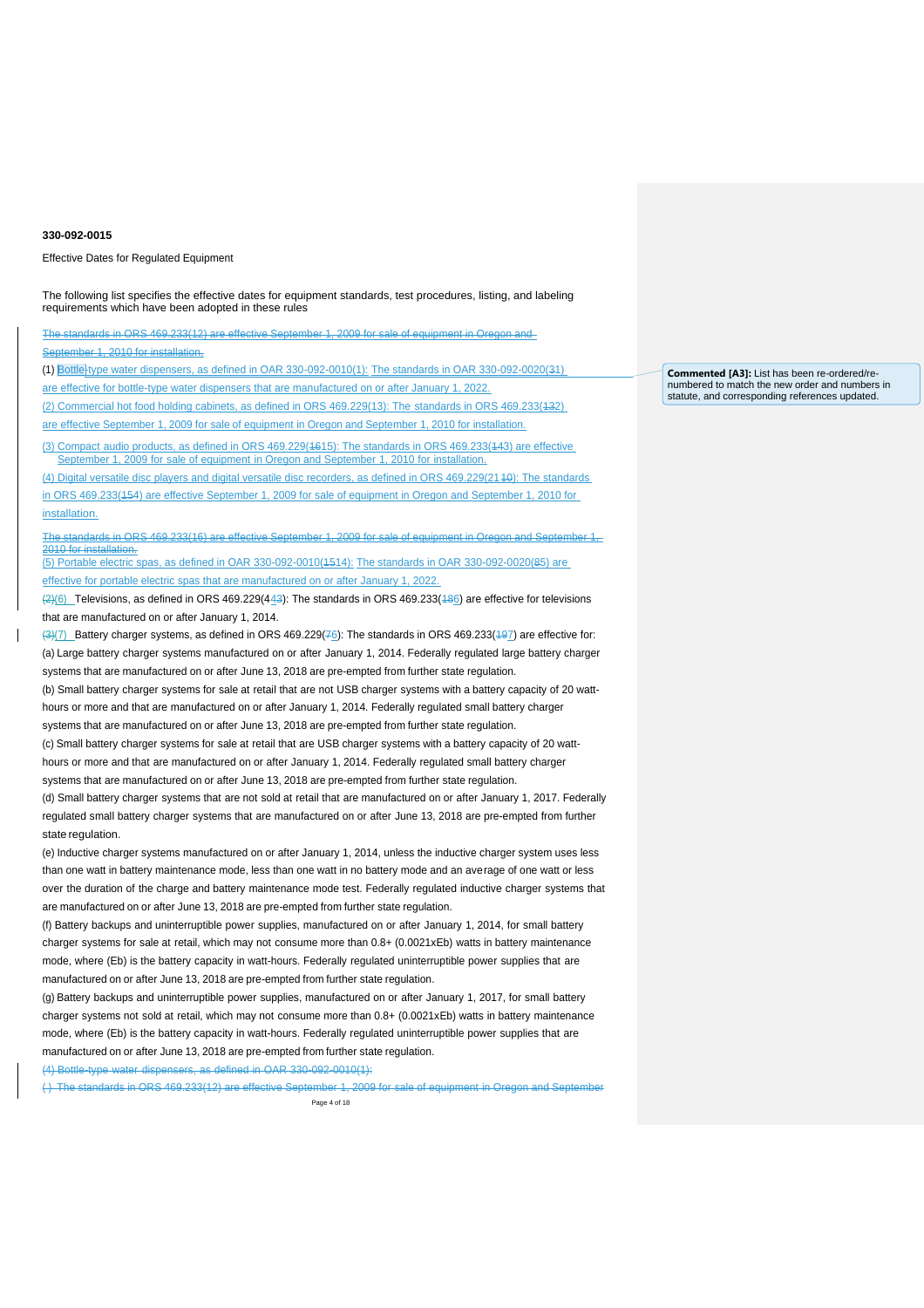1, 2010 for installation. ( ) The standards in OAR 330-092-0020(3) are effective for bottle-type water dispensers that are manufactured on or after January 1, 2022. (7) Commercial hot food holding cabinets, as defined in ORS 469.229(13): The standards in ORS 469.233(13) are effective September 1, 2009 for sale of equipment in Oregon and September 1, 2010 for installation. (8) Compact audio products, as defined in ORS 469.229(16): The standards in ORS 469.233(14) are effective September 1, 2009 for sale of equipment in Oregon and September 1, 2010 for installatio (9) Digital versatile disc players and digital versatile disc recorders, as defined in ORS 469.229(21): The standards in ORS 469.233(15) are effective September 1, 2009 for sale of equipment in Oregon and September 1, 2010 for installation. (10)(8) High light output double-ended quartz halogen lamps, as defined in ORS 469.229(2427): The standards in ORS469.233(208), are effective January 1, 2016, for sale of equipment and installation. (11) Portable electric spas, as defined in OAR 330-092-0010(15): ( ) The standards in ORS 469.233(16) are effective September 1, 2009 for sale of equipment in Oregon and September 1, 2010 for installation. ( ) The standards in OAR 330-092-0020(8) are effective for portable electric spas that are manufactured on or after January 1, 2022. (14)(9) High CRI fluorescent lamps: The standards in OAR 330-092-0020(9) are effective for high CRI fluorescent lamps that are manufactured on or after January 1, 2023. (15)(10) Computers and computer monitors: The standards in OAR 330-092-0020(10) are effective for computers andcomputer monitors that are manufactured on or after January 1, 2022. (11) Plumbing fittings: (a) Lavatory Ffaucets and lavatory replacement aerators: The standards in OAR 330-092-0020(11) are effective for lavatory faucets and lavatory replacement aerators that are manufactured on or after January 1, 2022; and. (b) Kitchen faucets and kitchen replacement aerators: The standards in OAR 330-092-0020(11) are effective for kitchen faucets and kitchen replacement aerators that are manufactured on or after January 1, 2022; and (c) Public lavatory faucets: The standards in OAR 330-092-0020(11) are effective for public lavatory faucets that are manufactured on or after January 1, 2022; and  $\frac{(\text{a})(\text{d})}{(\text{a})(\text{d})}$  Showerheads: The standards in OAR 330-092-0020(1211) are effective for showerheads that are manufactured on or after January 1, 2022. (16)(12) Commercial fryers: The standards in OAR 330-092-0020(1312) are effective for commercial fryers that are manufactured on or after January 1, 2022. (17)(13) Commercial dishwashers: The standards in OAR 330-092-0020(1413) are effective for commercial dishwashers thatare manufactured on or after January 1, 2022. (18)(14) Commercial steam cookers: The standards in OAR 330-092-0020(1514) rules are effective for commercial steamcookers that are manufactured on or after January 1, 2022. (19)(15) Residential ventilating fans: The standards in OAR 330-092-0020(1615) are effective for residential ventilating fans that are manufactured on or after January 1, 2022. (20)(16) Electric storage water heaters: The standards in OAR 330-092-0020(1716) are effective for electric storage water heaters that are manufactured on or after January 1, 2022. (21) The following equipment is currently federally regulated and not subject to further regulation under ORS 469.229 through 469.261 or these rules: (a) Automatic commercial ice cube machines as defined in ORS 469.229(2). Battery charger systems and uninterruptible power supply chargers as defined in ORS 469.229 that meet the scope of federal regulation. (b) Commercial clothes washers, as defined in ORS 469.229(12). (b) Commercial pre-rinse spray valves, as defined in ORS 469.229(14).

**Commented [A5]:** This section lists all the products that previously had statutory standards but had since been preempted. Preempted products were deleted from statute by HB 2062, so this list is no longer needed in rule.

**Commented [A4]:** Plumbing fittings grouped to match

the language in House Bill 2062.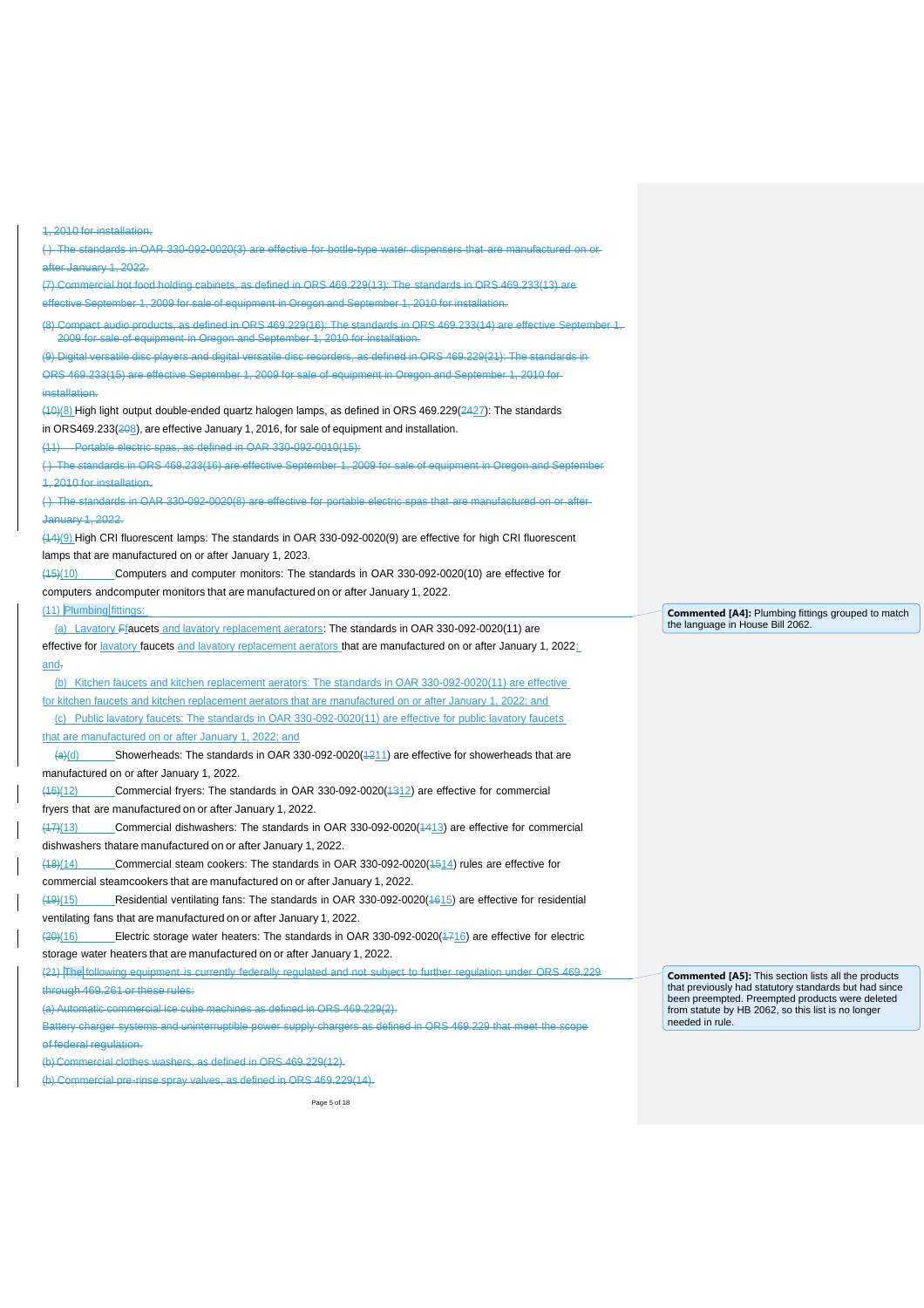(c) Commercial refrigerators and freezers, as defined in ORS 469.229(15).

(c)Illuminated exit signs, as defined in ORS 469.229(25).

(c) Metal halide lamp fixtures, as defined by ORS 469.229(29).

(c) Single-voltage external AC to DC power supplies, as defined in ORS 469.229(40).

(c) Incandescent reflector lamps, as defined in ORS 469.229(42).

(d) Torchieres, as defined in ORS 469.229(46).

(d) Traffic signal modules, as defined in ORS 469.229(47).

(d) Unit heaters, as defined in ORS 469.229(48).

(d) Walk-in refrigerators and walk-in freezers, as defined in ORS 469.229(50).

Page 6 of 18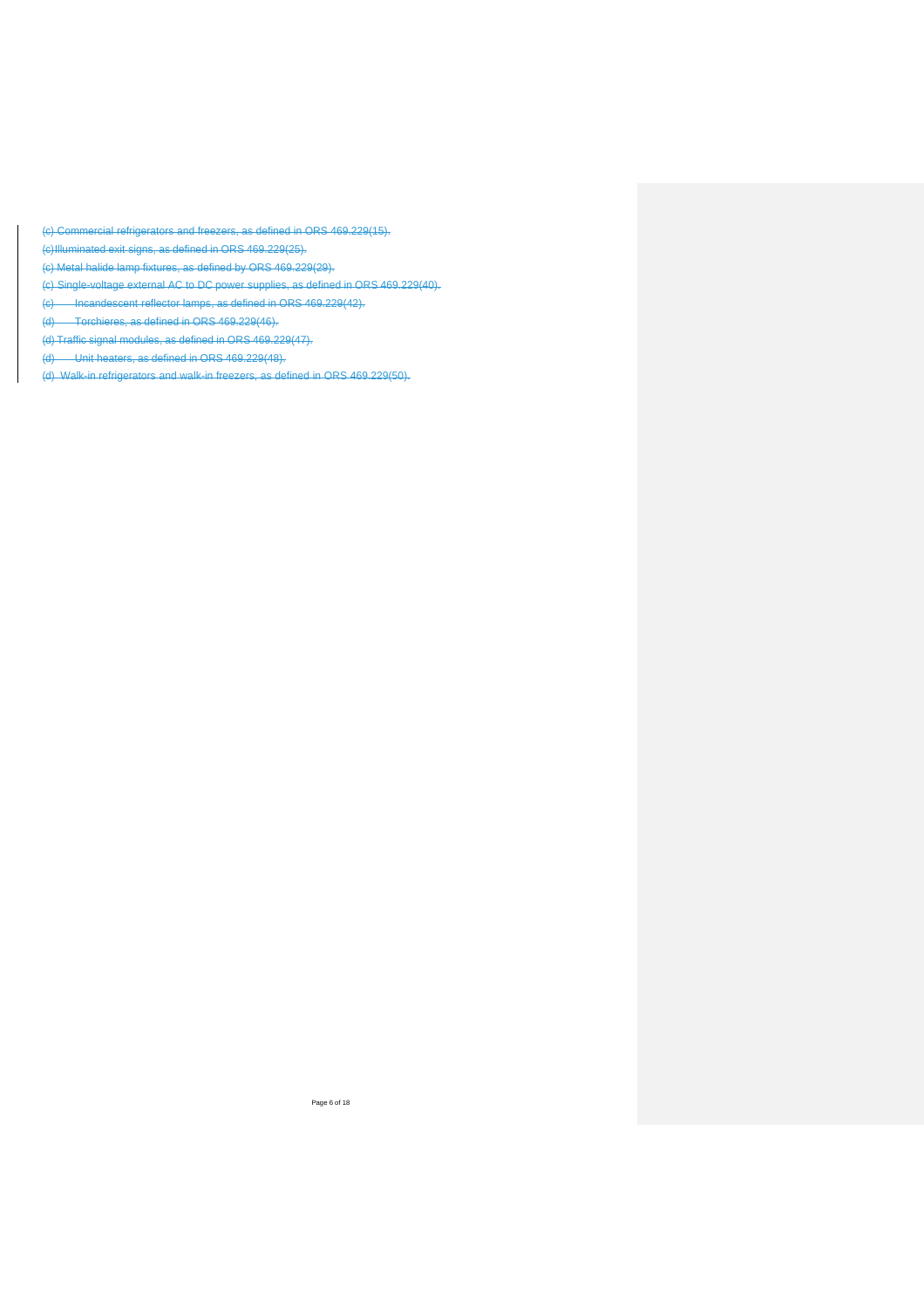## Minimum Energy Efficiency Standards and Test Methods

(1) Bottle-type water dispensers: Beginning on the effective date shown in OAR 330-092-0015(31), bottle-type water dispensers, or water coolers, included in the scope of the Environmental Protection Agency ENERGY STAR® program product specification for water coolers, version 2.0, must have an "on mode with no water draw" energy consumption less than or equal to the following values as measured in accordance with the test requirements of that program: (a) 0.16 kilowatt-hours per day for cold-only units and cook and cold units;

(b) 0.87 kilowatt-hours per day for storage type hot and cold units; and

(c) 0.18 kilowatt-hours per day for on demand hot and cold units.

(2)Commercial hot food holding cabinets: Beginning on the effective date shown in OAR 330-092-0015(42),

commercial hot food holding cabinets shall meet the requirements of ORS 469.233(132).

(3)Compact audio products: Beginning on the effective date shown in OAR 330-092-0015(53), compact audio products shall meet the requirements of ORS 469.233(443).

(4)Digital versatile disc players and digital versatile disc recorders: Beginning on the effective date shown in OAR 330- 092-0015(64), digital versatile disc players and digital versatile disc recorders shall meet the requirements of ORS 469.233(154).

(5)Portable electric spas: Beginning on the effective date shown in OAR 330-092-0015(85), portable electric spas must meet the requirements of the American National Standard for portable electric spa energy efficiency (ANSI/APSP/ICC-14 2019) and must be tested in accordance with the method specified in the American National Standard for portable electric spa energy efficiency (ANSI/APSP/ICC-14 2019).

(1)(6) Televisions: Beginning on the effective date shown in OAR 330-092-0015(16), televisions must meet the energy efficiency standards in ORS 469.233(486) as measured in accordance with the federal test procedure described in 10CFR Section 430.23(h) (Appendix H to Subpart B of Part 430) (2013). Alternatively, until April 23, 2014, television efficiency may be measured in accordance with:

(a) For standby passive mode, the test methods contained in International Electrotechnical Commission (IEC) 62301:2005, Edition 1.0 "Household Electrical Appliances – Measurement of Standby Power"; and

(b) For on mode and power factor test, the test methods contained in IEC 62087:20008(E), Edition 2.0 — "Methods of Measurement for the Power Consumption of Audio, Video and Related Equipment", Section 11.6.1 — "On mode (average testing with dynamic broadcast-content video signal" and the specifications contained in the California Code of Regulations, Title 20, Division 2, Chapter 4, Article 4, Section 1604(v)(3), effective January 1, 2011.

(2)(7) Battery charger systems: Beginning on the effective date shown in OAR 330-092-0015(27), battery charger systemsmust meet the energy efficiency standards in ORS 469.233(497) as measured in accordance with:

(a)For small battery charger systems that are not: federally regulated battery chargers, uninterruptible power supplies, or battery backups, the test methods contained in 10 CFR Section 430.23(aa) (Appendix Y to Subpart B of Part 430) (Jan. 1, 2017).

(A) Multi-port battery charger systems shall be tested for 24-hour efficiency and maintenance mode with a battery in each port.

(B) For single port small battery charger systems, the highest 24-hour charge and maintenance energy, maintenance mode, and no battery mode results of the test procedure shall be used for purposes of reporting and determining compliance with ORS  $469.233(497)(b)$ .

(C) For purposes of computing the small battery charger system standard, the number of ports included in a multi-port charger system shall be equal to the number ports that are separately controlled. For example, a multi-port charger system that charges eight batteries by using two charge controllers that charge four batteries in parallel would use two for "N" as described in ORS  $469.233(497)(b)$ .

Page 7 of 18 (D) Small battery charger systems that are not sold at retail may use the battery manufacturer's recommended end of discharge voltage in place of values in 10 CFR section 420.23(aa) (Appendix Y to subpart B of part 430) (Jan.1, 2017), **Commented [A6]:** List has been re-ordered/renumbered to match the new order and numbers in statute, and corresponding references updated.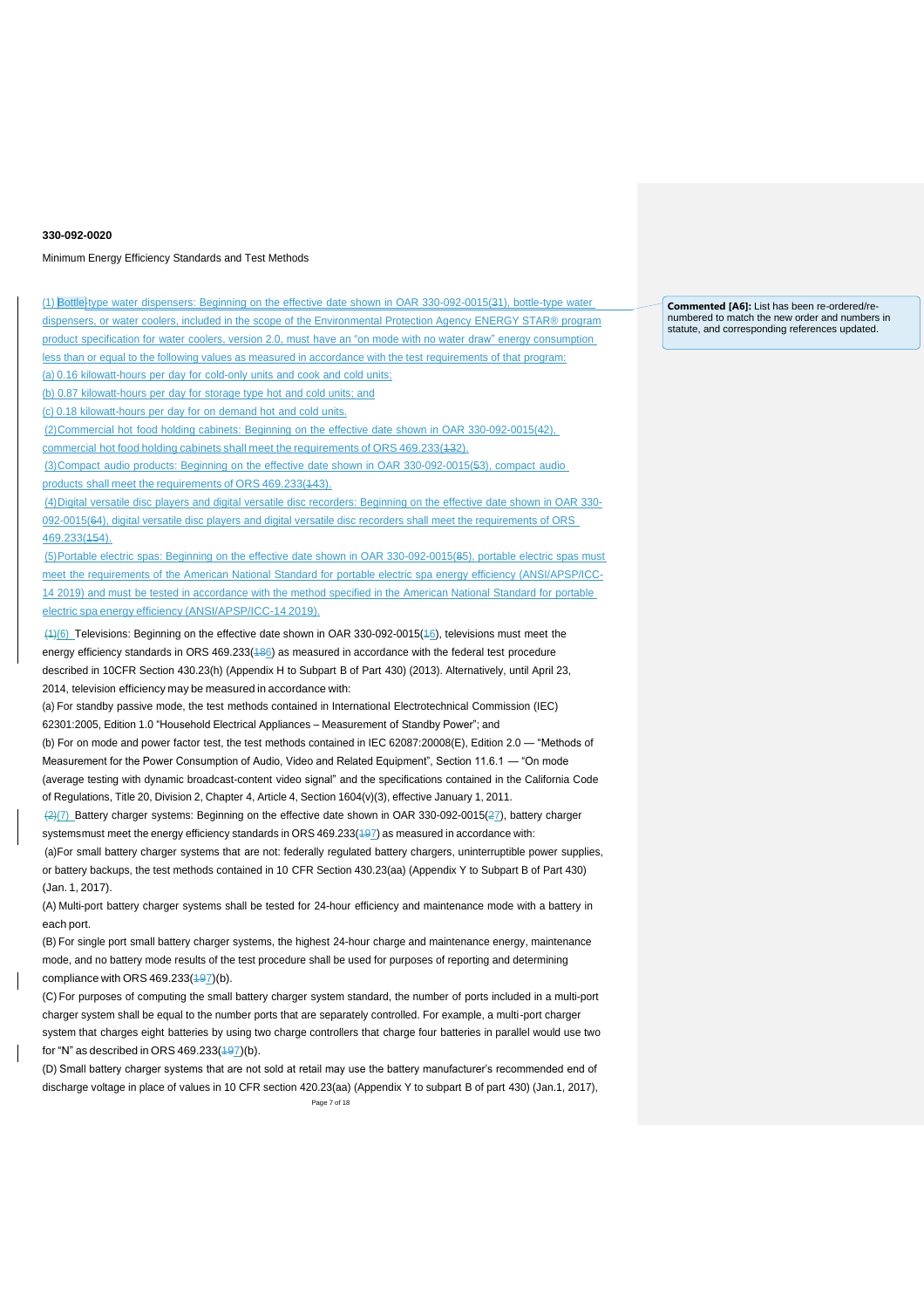Table 3.3.2, where the table's values are not applicable.

(b)For battery backups and non-federally regulated uninterruptible power supplies, the test methods contained in 10 CFR Section 430.23(aa) (Appendix Y to Subpart B of Part 430) (Jan. 1, 2016).

(c)For large battery charger systems that are not federally regulated battery chargers or federally regulated uninterruptible power supplies, the test methods contained in Energy Efficiency Battery Charger System Test Procedure Version 2.2 dated November 12, 2008, and published by ECOS and EPRI Solutions, with the followingmodifications.

(A) The test procedure shall be conducted for 100, 80, and 40 percent discharge rates for only one charge profile, battery capacity, and battery voltage. The manufacturer shall test one battery and one charge profile using the following criteria:

(i) the charge profile with the largest charge return factor;

(ii) the smallest rated battery capacity; and

(iii) the lowest voltage battery available at that rated capacity.

(B)The battery manufacturer's recommended end of discharge voltage may be used in place of values in the testmethod part 1, section III.F, Table D where the table's values are not applicable.

(3)Bottle-type water dispensers: Beginning on the effective date shown in OAR 330-092-0015(3), bottle-type water asers, or water coolers, included in the scope of the Environmental Protection Agency ENERGY STAR® program product specification for water coolers, version 2.0, must have an "on mode with no water draw" energy less than or equal to the following values as measured in accordance with the test requirements of that program:

(d) 0.16 kilowatt-hours per day for cold-only units and cook and cold units;

(e) 0.87 kilowatt-hours per day for storage type hot and cold units; and

(f) 0.18 kilowatt-hours per day for on demand hot and cold units.

(7)Commercial hot food holding cabinets: Beginning on the effective date shown in OAR 330-092-0015(4), commercial hot food holding cabinets shall meet the requirements of ORS 469.233(13).

(8)Compact audio products: Beginning on the effective date shown in OAR 330-092-0015(5), compact audio products shall meet the requirements of ORS 469.233(14).

(9)Digital versatile disc players and digital versatile disc recorders: Beginning on the effective date shown in OAR 330- 092-0015(6), digital versatile disc players and digital versatile disc recorders shall meet the requirements of ORS 469.233(15).

(10)(8)High light output double-ended quartz halogen lamps: Beginning on the effective date shown in OAR 330-092- 0015(8), (4)(g), high light output double-ended quartz halogen lamps must meet the energy efficiency standards in ORS 469.233(208), as measured in accordance with the IESNA LM-45: Approved Method for Electrical and Photometric Measurements of General Service Incandescent Filament Lamps published by the Illuminating Engineering Society ofNorth America.

(11) Portable electric spas: Beginning on the effective date shown in OAR 330-092-0015(8), portable electric spas ist meet the requirements of the American National Standard for portable electric spa energy efficiency (ANSI/APSP/ICC-14 2019) and must be tested in accordance with the method specified in the American National

ard for portable electric spa energy efficiency (ANSI/APSP/ICC-14 2019).

(12)(9)High CRI fluorescent lamps: Beginning on the effective date shown in OAR 330-092-0015(9), high CRI fluorescentlamps shall meet the minimum efficacy requirements contained in Section 430.32(n)(4) of Title 10 of the Code of Federal Regulations as in effect on January 1, 2020, as measured in accordance with Appendix R to Subpart B of Part 430 of Title 10 of the Code of Federal Regulations—"Uniform Test Method for Measuring Average Lamp Efficacy (LE),Color Rendering Index (CRI), and Correlated Color Temperature (CCT) of Electric Lamps"—as in effect on January 1, 2020.

(13)(10) Computers and computer monitors: Beginning on the effective date shown in OAR 330-092-0015(10), computers and computer monitors must meet the requirements in the California Code of Regulations, Title 20, section 1605.3(v) as adopted on May 10, 2017, and amended on November 8, 2017in effect as of December 9, 2021, as measured in accordance with test methods prescribed in section 1604(v) of those regulations.

Page 8 of 18 (14)(11) Faucets:Plumbing Fittings: Beginning on the effective date shown in OAR 330-092-0015(11), the following plumbing fittings must meet the requirements in the California Code of Regulations, Title 20, section 1605.3 as **Commented [A7]:** The original reference date to California was "as adopted on May 10, 2017, and amended on November 8, 2017". California made another amendment on December 9, 2020, that will become effective December 9, 2021.

**Commented [A8]:** Plumbing fittings grouped together to reflect language in HB 2062.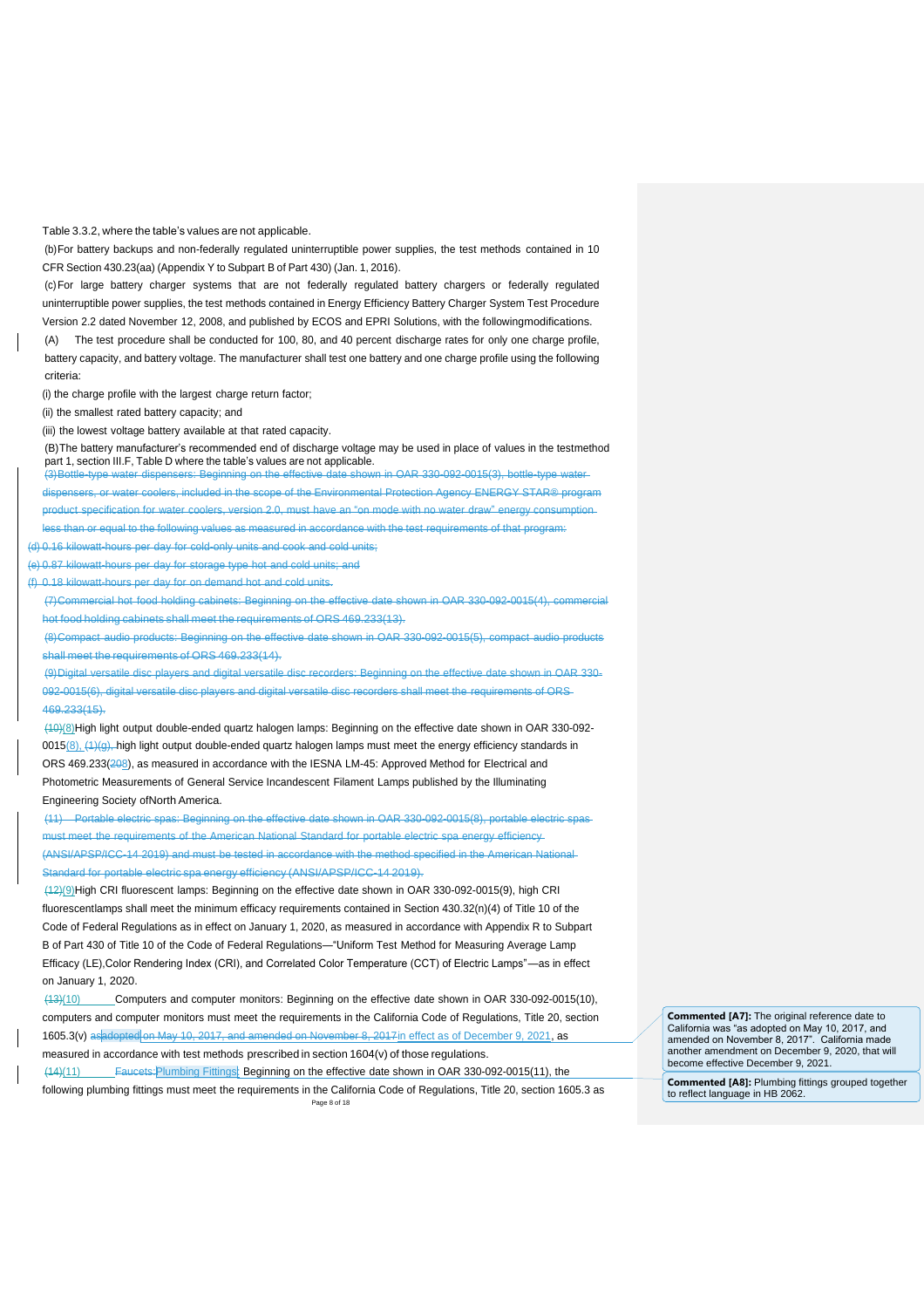in effect on January 1, 2020, asmeasured in accordance with the test methods prescribed in the California Code of Regulations, Title 20, section 1604 as in effect on January 1, 2020.

(a) Lavatory faucets and lavatory replacement aerators

(b) Kitchen faucets and kitchen replacement aerators

(c) Public lavatory faucets

(c)(d) Showerheads:. Beginning on the effective date shown in OAR 330-092-0015(12), showerheads m .<br>uirements in the California Code of Regulations, Title 20, section 1605.3 as in effect on January 1, 2020, as meas in accordance with the test methods prescribed in the California Code of Regulations, Title 20, section 1604as in effect on January 1, 2020<br>(15)(12) Comme

Commercial fryers: Beginning on the effective date shown in OAR 330-092-0015(4312), commercial fryers includedin the scope of the Environmental Protection Agency ENERGY STAR® program product specification for commercial fryers, version 2.0, must meet the qualification criteria, requirements, and testing requirements for that specification.

(16)(13) Commercial dishwashers: Beginning on the effective date shown in OAR 330-092-0015(1413), commercial dishwashers included in the scope of the Environmental Protection Agency ENERGY STAR® program product specification for commercial dishwashers, version 2.0, must meet the qualification criteria, requirements, and testing requirements of that specification.

(17)(14) Commercial steam cookers: Beginning on the effective date shown in OAR 330-092-0015(1514), commercial steam cookers included in the scope of the Environmental Protection Agency ENERGY STAR® program product specificationfor commercial steam cookers must meet the qualification criteria, requirements, and testing requirements of the ENERGY STAR® Program Product Specification for Commercial Steam Cookers, version 1.2. (18)(15) Residential ventilating fans: Beginning on the effective date shown in OAR 330-092-0015(1615), residential ventilating fans included in the scope of the Environmental Protection Agency ENERGY STAR® program productspecification for residential ventilating fans shall meet the qualification criteria of the ENERGY STAR® Program Requirements Product Specification for Residential Ventilating Fans, version 3.2.

(19)(16) Electric storage water heaters:

(a) Beginning on the effective date shown in OAR 330-092-0015(4716), electric storage water heaters must have amodular demand response communications port compliant with:

(A) The March 2018 version of the ANSI/CTA–2045-A communication interface standard, or a standard determined by the department to be equivalent; and

(B) The March 2018 version of the ANSI/CTA-2045-A application layer requirements.

(b) Upon written request and submittal of information by a manufacturer, the department will determine whether an alternative communications port and communication interface standard are equivalent for the purposes of subsection (a) of this section. Any such request to the department must also be made to other states that have a similar standard, and the department may coordinate review of the submittal with other states.

(A) Any requested alternative must use a standard that is open and widely available and must provide the demand response functions provided using the standards identified in subsection (a) of this section.

(B) A request for designation of a standard must provide technical documentation demonstrating that the standard satisfies the requirements in (A) of this subsection and must describe any industry or stakeholder process used in developing the standard. The department will provide reasonable opportunity for input by utilities, manufacturers, technical experts and other interested stakeholders prior to determining whether the proposed standard is equivalent. The department will make available on a publicly accessible website any standard that it determines to be equivalent.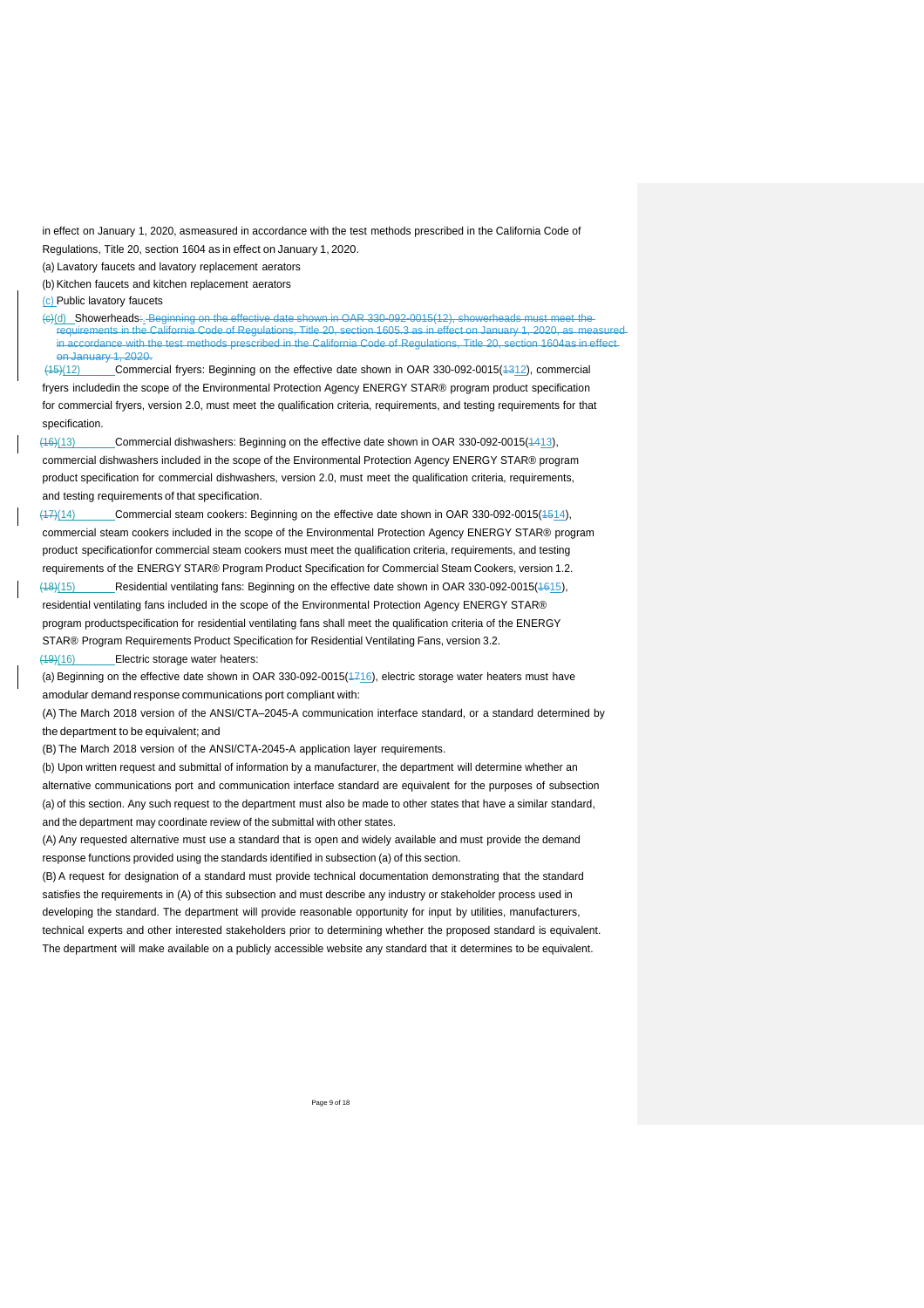Reporting Product Compliance

Page 10 of 18 product: For products that must comply with the standard in ORS 469.233(12), each manufacturer must cause to be listed each bottle-type water dispenser, by model number, in MAEDbS. (1) Bottle-type water dispensers: For products that must comply with the standard in OAR 330-092-0020(3), each manufacturer must cause to be listed each bottle-type water dispenser, by model number, in the ENERGY STAR® product database. (2) Commercial hot food holding cabinets: each manufacturer must cause to be listed each commercial hot food holding cabinet, by model number, in MAEDbS. (3) Compact audio products: each manufacturer must cause to be listed each compact audio product, by model number, in MAEDbS. (4) Digital versatile disc players and digital versatile disc recorders: each manufacturer must cause to be listed each digital versatile disc players and digital versatile disc recorder, by model number, in MAEDbS. (5) Portable electric spas: each manufacturer must cause to be listed each portable electric spa, by model number, in MAEDbS. (1)(6) Televisions: each manufacturer must cause to be listed each television, by model number, in MAEDbS.  $(2)(7)$  Battery charging systems: each manufacturer must cause to be listed each battery charging system, by modelnumber, in MAEDbS. (3) Bottle-type water dispensers: ( ) For products that must comply with the standard in ORS 469.233(12), each manufacturer must cause to be listed each bottle-type water dispenser, by model number, in MAEDbS. ( ) For products that must comply with the standard in OAR 330-092-0020(3), each manufacturer must cause to be listed each bottle-type water dispenser, by model number, in the ENERGY STAR® product database. (6) Commercial hot food holding cabinets: each manufacturer must cause to be listed each commercial hot food holding cabinet, by model number, in MAEDbS. (7) Compact audio products: each manufacturer must cause to be listed each compact audio product, by model number, in MAEDbS. (8) Digital versatile disc players and digital versatile disc recorders: each manufacturer must cause to be listed each rsatile disc players and digital versatile disc recorder, by model number, in MAEDbS. (9)(8) High light output double-ended quartz halogen lamps: high light output double-ended quartz halogen lamps have no product listing requirement. (10) Portable electric spas: each manufacturer must cause to be listed each portable electric spa, by model number, inMAEDbS. (11)(9) High CRI fluorescent lamps: high CRI fluorescent lamps have no product listing requirement. (12)(10) Computers and computer monitors: each manufacturer must cause to be listed each computer and computermonitor, by model number, in MAEDbS. (11) Plumbing Fittings: (a) Lavatory Ffaucets and lavatory replacement aerators: each manufacturer must cause to be listed each lavatory faucet and lavatory replacement aerator, by model number, in MAEDbS. (b) Kitchen faucets and kitchen replacement aerators; each manufacturer must cause to be listed each kitchen faucet and kitchen replacement aerator, by model number, in MAEDbS (c) Public lavatory faucets: each manufacturer must cause to be listed each faucet, by model number, in MAEDbS  $\frac{(a)}{(b)(d)}$ Showerheads: each manufacturer must cause to be listed each showerhead, by model number, in MAEDbS. (13)(12) Commercial fryers: each manufacturer must cause to be listed each commercial fryer, by model number, in theENERGY STAR® product database.

The following listing requirements shall apply to products as long as that listing is available for the specific standard and

**Commented [A9]:** List has been re-ordered/renumbered to match the new order and numbers in statute, and corresponding references updated.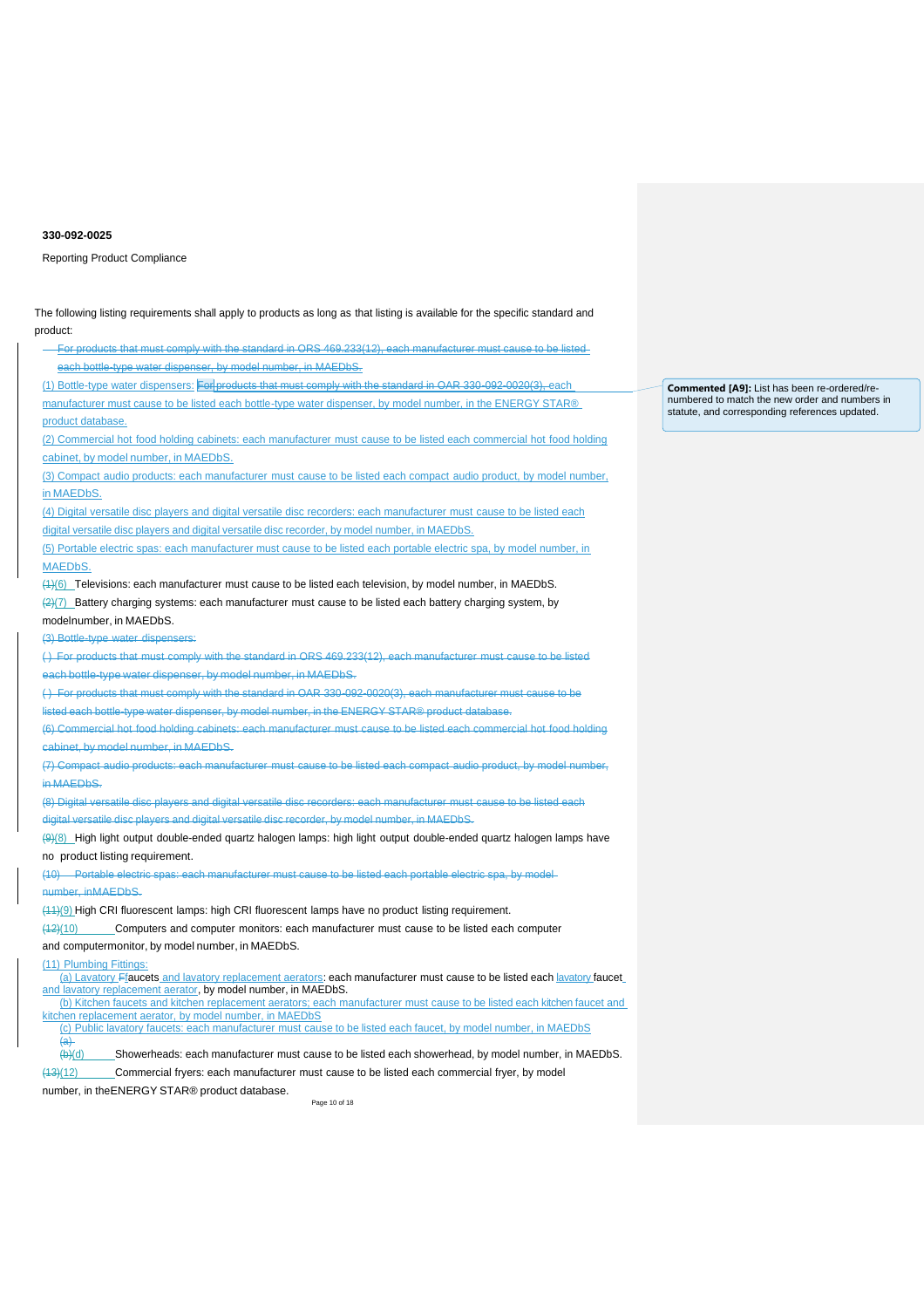(14)(13) Commercial dishwashers: Each manufacturer must cause to be listed each commercial dishwasher, by modelnumber, in the ENERGY STAR® product database.

(15)(14) Commercial steam cookers: each manufacturer must cause to be listed each commercial steam cooker, by modelnumber, in the ENERGY STAR® product database.

(16)(15) Residential ventilating fans: residential ventilating fans have no product listing requirement.

(17)(16) Electric storage water heaters: electric storage water heaters have no product listing requirement.

(18)(17) Questions concerning product listing should be directed to the Oregon Department of Energy's

Appliance Efficiency Standards Program Manager, [askenergy@oregon.gov,](mailto:askenergy@oregon.gov) 503-378-4040, 550 Capitol Street N.E., Salem, OR97301.

Page 11 of 18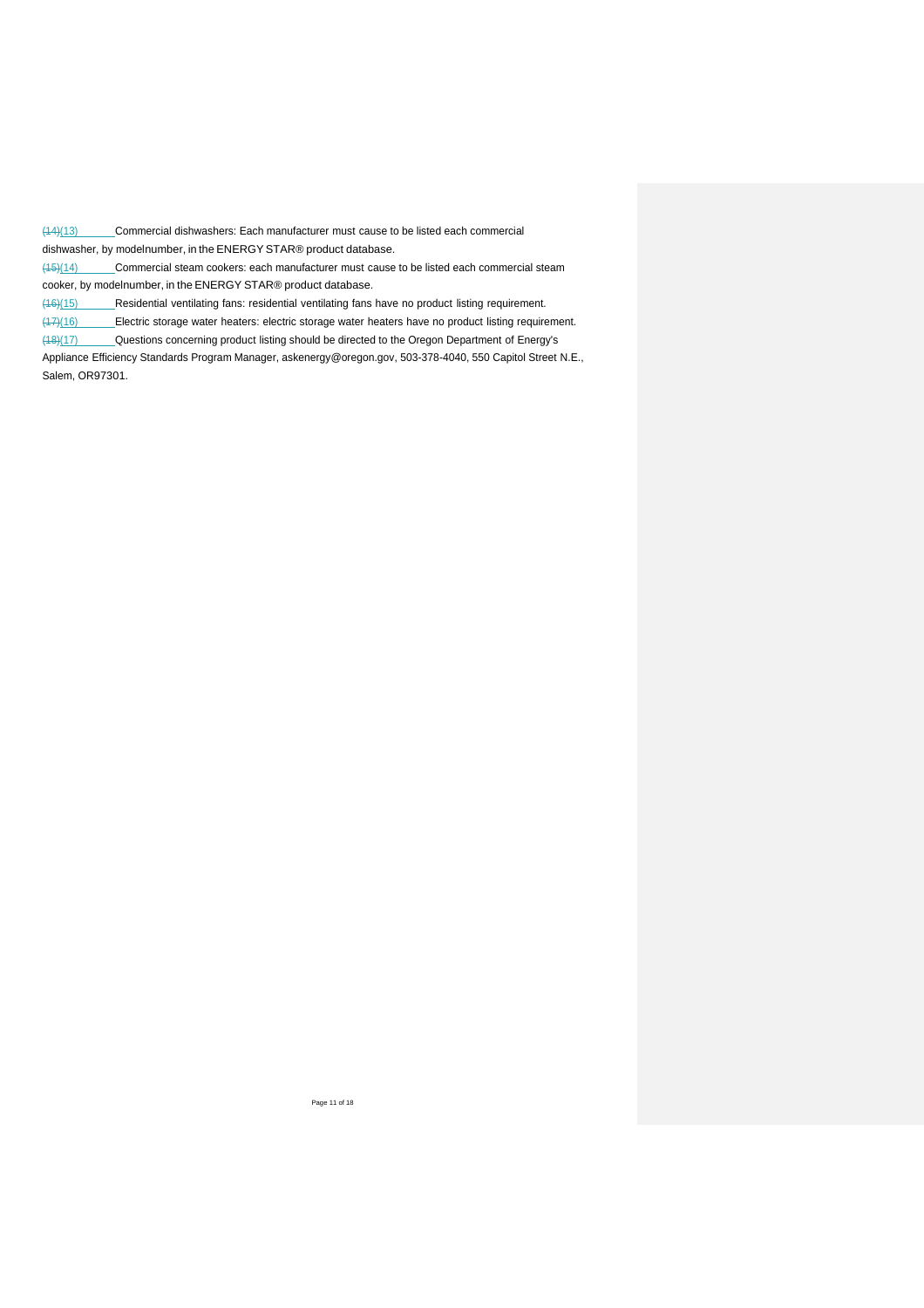## Effect of Listing

To be sold, offered for sale, or installed in Oregon on or after the effective dates described in OAR 330-092-0015, Oregon-regulated products must be listed per the requirements of OAR 330-092-0025. Products that are not listed according to these rules may not be sold, offered for sale, or installed in Oregon on or after the applicable effective date. **Commented [A10]:** No changes

Page 12 of 18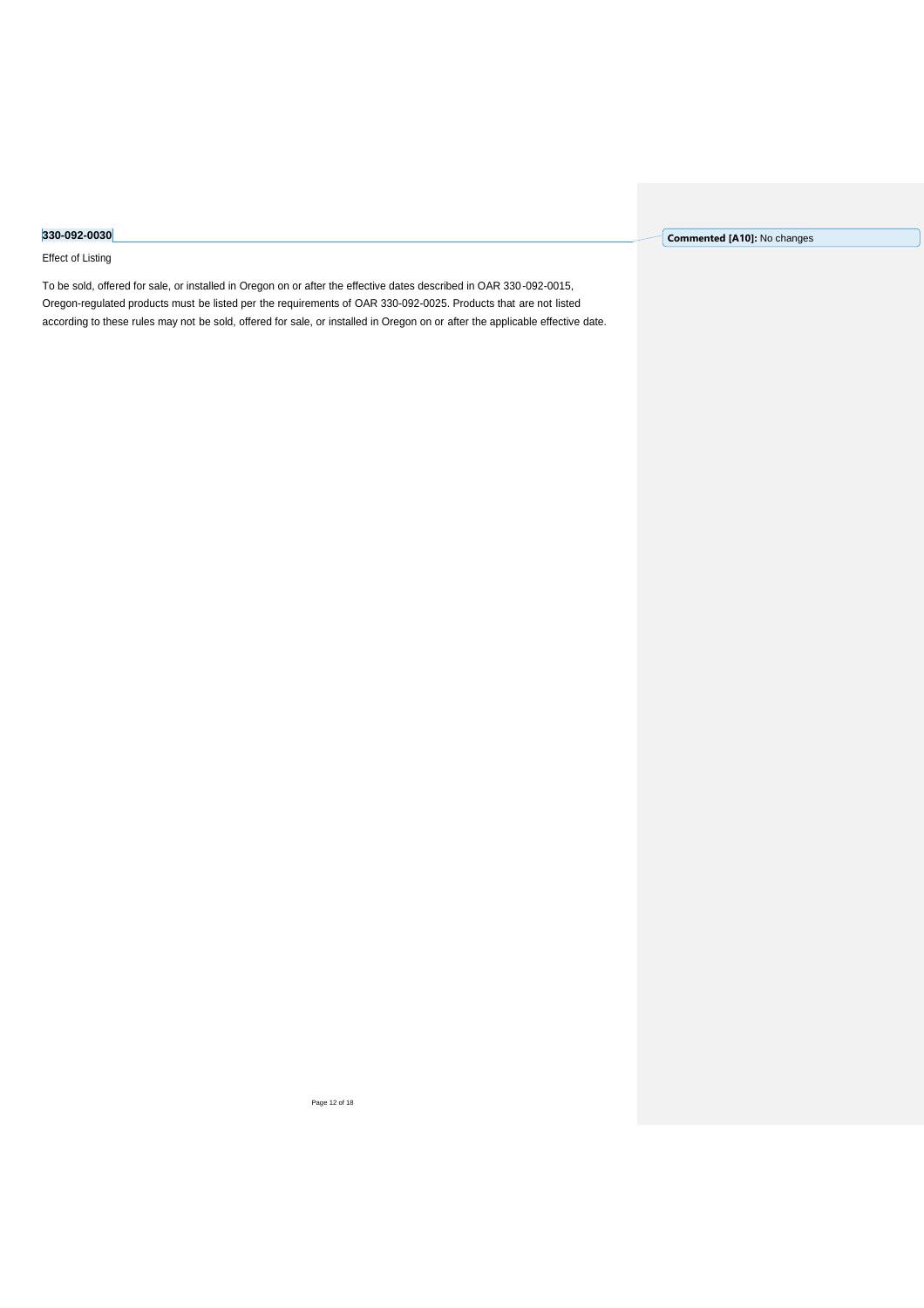Determination of Compliance

The Department may require the manufacturer to provide test results or other documentation verifying that a product meets Oregon's minimum energy efficiency standards for that category of equipment.

**Commented [A11]:** No changes

Page 13 of 18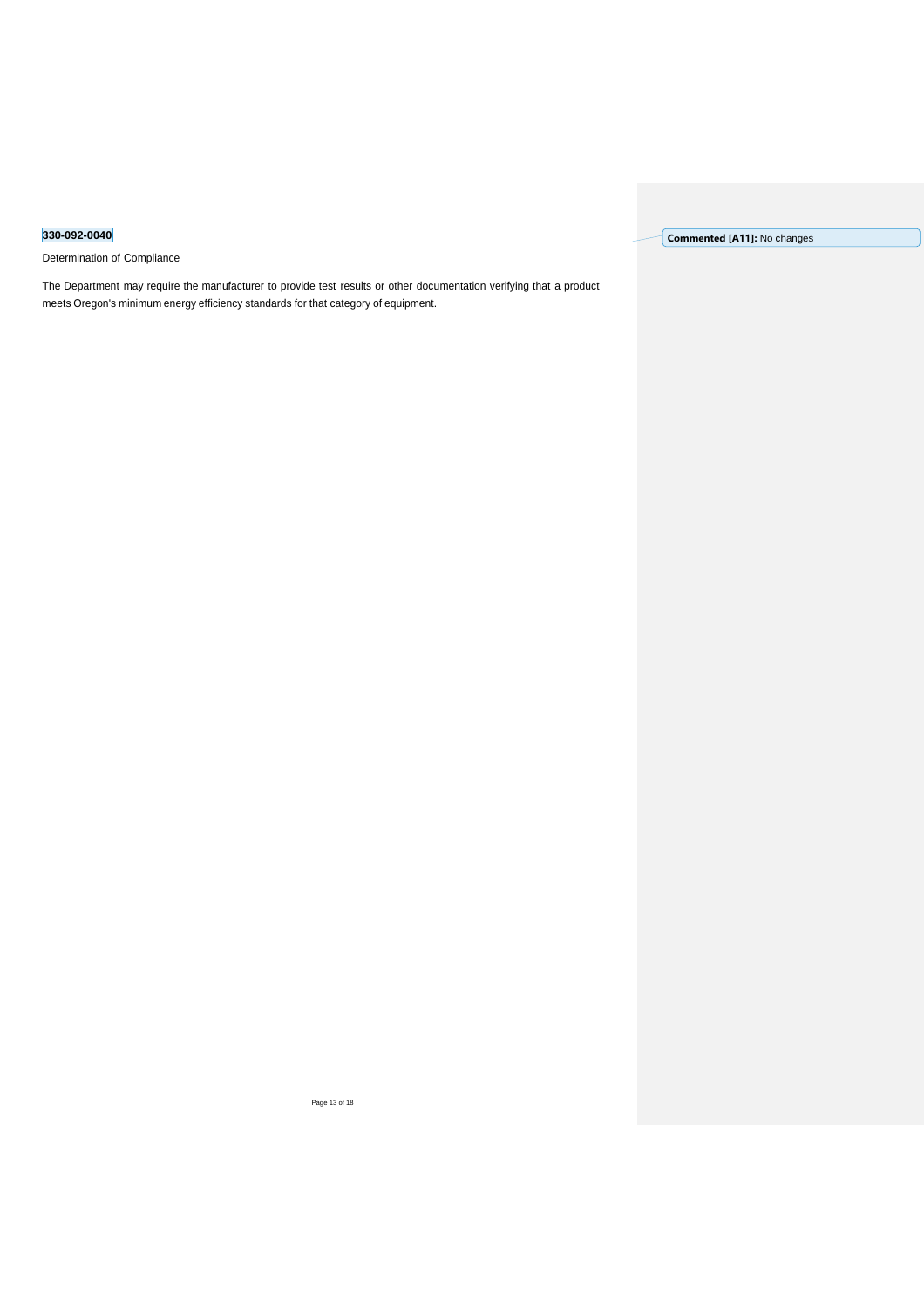Labeling

The following labeling requirements shall apply to products as long as that label is available for the specific standard and product: Bottle-type water dispensers: For products that must comply with the standard in ORS 469.233, every unit of every bottle-type water dispenser, or water cooler, must comply with the requirements of section 1607 of the California Rule. (1) Bottle-type water dispensers: For products that must comply with the standard in OAR 330-092-0020(3), Eevery unit of every bottle-type water dispenser, or water cooler, must have an ENERGY STAR® label. (2) Commercial hot food holding cabinets: Every unit of every commercial hot food holding cabinet must comply with the requirements of section 1607 of the California Rule. (3) Compact audio products: Every unit of every compact audio product must comply with the requirements of section 1607 of the California Rule. (4) Digital versatile disc players and digital versatile disc recorders: Every unit of every digital versatile disc player or digital versatile disc recorder must comply with the requirements of section 1607 of the California Rule. Portable electric spas: For products that must comply with the standard in ORS 469.233(16), there is no product labeling requirement. (5) For products that must comply with the standard in OAR 330-092-0020(8), every unit of every portable electric spa must comply with the labeling requirements of the American National Standard for portable electric spa energy efficiency (ANSI/APSP/ICC-14 2019).  $(4)(6)$  Televisions: Every unit of every television must comply with the requirements of section 1607 of the California Rule. (2)(7) Battery charging systems: Every unit of every battery charger system must comply with the requirements of section1607 of the California Rule. (3) Bottle-type water dispensers: () For products that must comply with the standard in ORS 469.233, every unit of every bottle-type water cooler, must comply with the requirements of section 1607 of the California Rule. ( ) For products that must comply with the standard in OAR 330-092-0020(3), every unit of every bottle-type water dispenser, or water cooler, must have an ENERGY STAR® label. (6) Commercial hot food holding cabinets: Every unit of every commercial hot food holding cabinet must comply with the requirements of section 1607 of the California Rule. (7) Compact audio products: Every unit of every compact audio product must comply with the requirements of section 1607 of the California Rule. (8) Digital versatile disc players and digital versatile disc recorders: Every unit of every digital versatile disc player or ersatile disc recorder must comply with the requirements of section 1607 of the California Rule. (9)(8) High light output double-ended quartz halogen lamps: Tthere is no labeling requirement. (10) Portable electric spas: ( ) For products that must comply with the standard in ORS 469.233(16), there is no product labeling requirement. ( ) For products that must comply with the standard in OAR 330-092-0020(8), every unit of every portable electric spa must comply with the labeling requirements of the American National Standard for portable electric spa energy efficiency (ANSI/APSP/ICC-14 2019). (13)(9) High CRI fluorescent lamps: Every unit of every high CRI fluorescent lamp must comply with the requirements ofsection 1607(b)-(c) of the California Rule. (14)(10) Computers and computer monitors: Every unit of every computer and computer monitor must comply with therequirements of section 1607 of the California Rule. (11) Plumbing fixtures (a) Lavatory Ffaucets and lavatory replacement aerators: Every unit of every lavatory faucet and lavatory replacement aeratormust comply with the requirements of section 1607 of the California Rule. (b) Kitchen faucets and kitchen replacement aerators: Every unit of every kitchen faucet and kitchen replacement aerator must comply with the requirements of section 1607 of the California Rule.

**Commented [A12]:** List has been re-ordered/renumbered to match the new order and numbers in statute, and corresponding references updated.

**Commented [A13]:** Grouping all plumbing products together and listing them out. No substantive changes.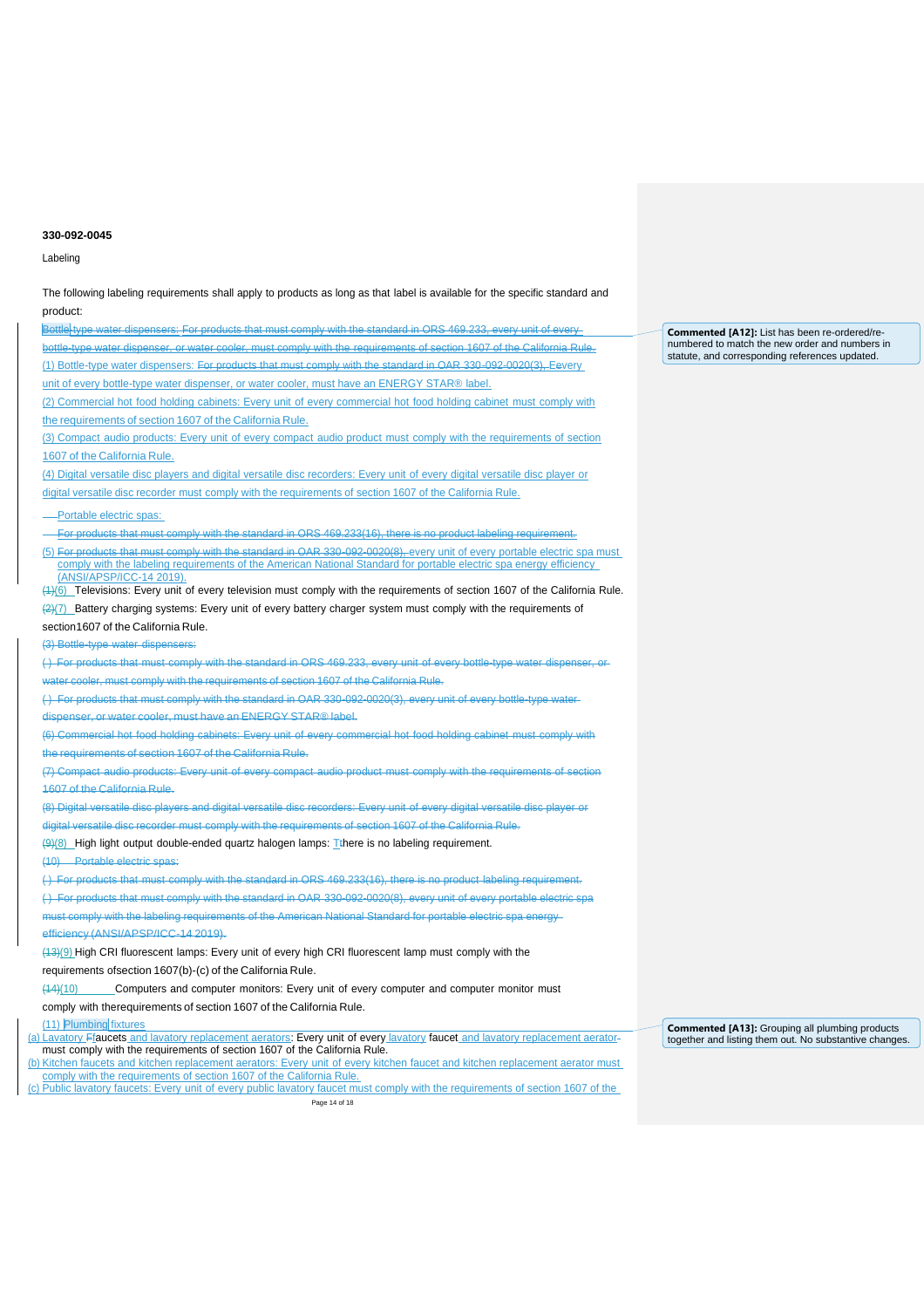|                              | California Rule.                                                                                                                                                  |
|------------------------------|-------------------------------------------------------------------------------------------------------------------------------------------------------------------|
|                              | (d) Showerheads: Every unit of every showerhead must comply with the requirements of section 1607 of theCalifornia Rule.                                          |
| <u>(a)</u><br><del>( )</del> |                                                                                                                                                                   |
|                              | Showerheads: Every unit of every showerhead must comply with the requirements of section 1607 of the                                                              |
|                              | <b>California Rule.</b>                                                                                                                                           |
|                              | Commercial fryers: Every unit of every commercial fryer must have an ENERGY STAR® label.<br>(17)(12)                                                              |
|                              | (18)(13)<br>Commercial dishwashers: Every unit of every commercial dishwasher must have an ENERGY STAR® label.                                                    |
|                              | Commercial steam cookers: Every unit of every commercial steam cooker must have an ENERGY STAR®<br>(19)(14)                                                       |
|                              | label.                                                                                                                                                            |
|                              | (20)(15)<br>Residential ventilating fans: <i>There</i> is no labeling requirement.                                                                                |
|                              | (24)(16)<br>Electric storage water heaters: Every unit of every electric storage water heater must have a label or                                                |
|                              | marking indicating compliance with the standard in this section. Each electric storage water heater subject to these                                              |
|                              | rules must have the following label or marking on the product: "DR-ready: CTA-2045-A." If the product complies                                                    |
|                              | with an additional communication interface standard, the label or marking may include the additional standard ("DR-                                               |
|                              | ready: CTA-2045-A and [equivalent DR system protocol]"). The label or marking must be legible and located so as to                                                |
|                              | be readily apparent after a typical installation.                                                                                                                 |
|                              | The Department may waive marking, labeling or tagging requirements for products marked, labeled or<br>(22)(17)<br>tagged in compliance with federal requirements. |
|                              | $(23)(18)$ No waiver will be made for an individual manufacturer or individual product. However, the Department may                                               |
|                              | grant a waiver from these labeling requirements on a case-by-case basis for a category of equipment if it determines                                              |
|                              | the following.:                                                                                                                                                   |

(a) Oregon's labeling requirements would be different and more burdensome than requirements in other states with similar standards;

(b) Current labeling materially complies with the intent of Oregon's labeling requirements; or

(c) Labeling is unnecessary.

 $\overline{\phantom{a}}$